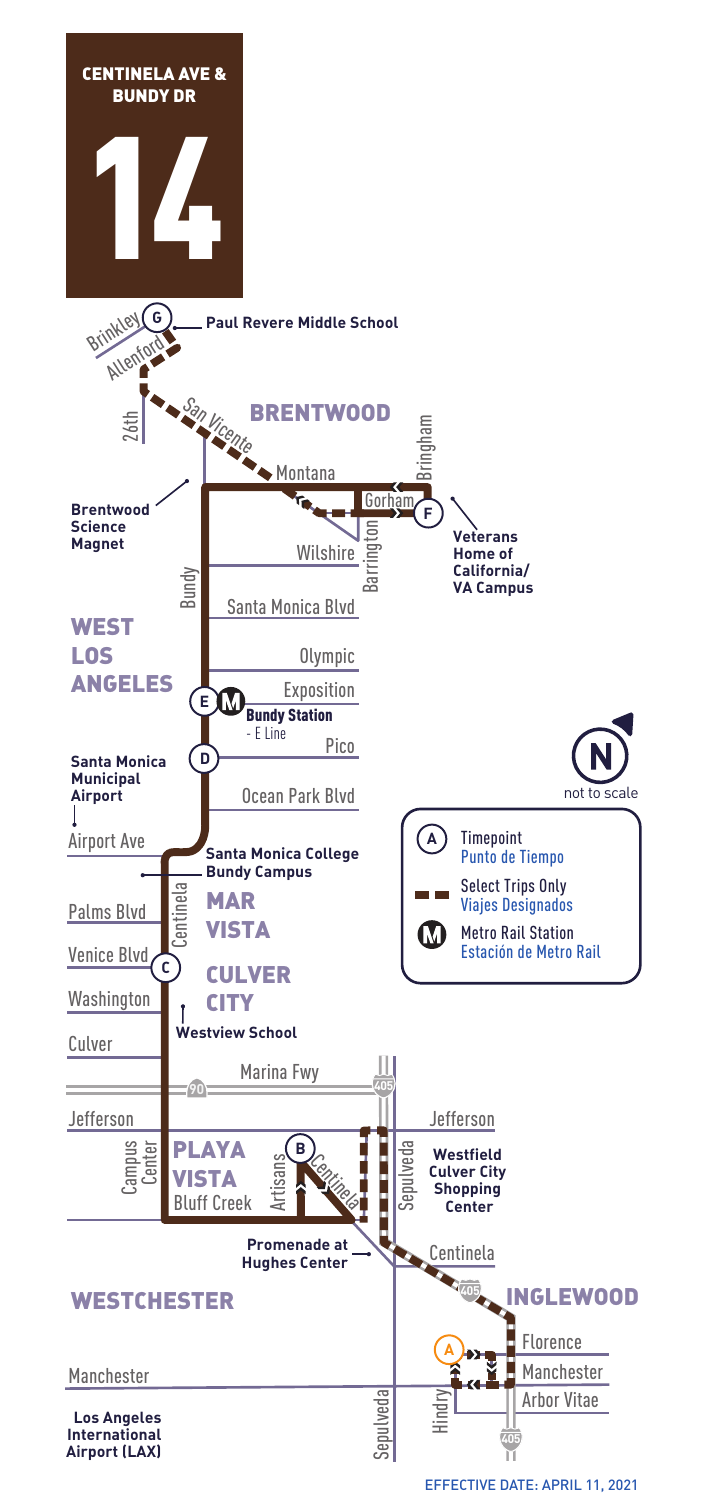## **PLAYA VISTA TO BRENTWOOD**

L

| Centinela<br><b>Artisans</b><br>œ<br>$^{\circledR}$                        | Centinela<br>& Venice<br>$_{\mathord{\odot}}$ | Pico<br>Bundy<br>& Pico<br>$^{\copyright}$ | <b>Bundy<br/> &amp; Exposition</b><br>(Bundy Station)<br>Ē | <b>Neterans Home</b><br>& Gorham<br>Bringham<br>of California)<br>$\overline{\mathbb{E}}$ | <b>ORaul Revere</b><br>Middle School |
|----------------------------------------------------------------------------|-----------------------------------------------|--------------------------------------------|------------------------------------------------------------|-------------------------------------------------------------------------------------------|--------------------------------------|
| $5:16$ <sup><math>\odot</math></sup><br>5:540<br>6:30<br>6:43 <sup>4</sup> | 5:34<br>6:15<br>6:40<br>7:05                  | 5:40<br>6:21<br>6:46<br>7:11               | 5:41<br>6:22<br>6:47<br>7:12                               | 5:50<br>6:32<br>6:57<br>7:22                                                              |                                      |
| 7:30<br>7:20                                                               | 7:42<br>7:31                                  | 7:50<br>7:38                               | 7:52<br>7:39                                               | 7:50                                                                                      | 8:15                                 |
| 7:45                                                                       | 7:56                                          | 8:03                                       | 8:04                                                       | 8:15                                                                                      |                                      |
| 8:10<br>8:35                                                               | 8:21<br>8:46                                  | 8:28<br>8:53                               | 8:29<br>8:54                                               | 8:40<br>9:05                                                                              |                                      |
| 9:00                                                                       | 9:11                                          | 9:18                                       | 9:19                                                       | 9:30                                                                                      |                                      |
| 9:25                                                                       | 9:37                                          | 9:44                                       | 9:46                                                       | 9:58                                                                                      |                                      |
| 9:45<br>10:05                                                              | 9:57<br>10:17                                 | 10:04<br>10:24                             | 10:06<br>10:26                                             | 10:18<br>10:38                                                                            |                                      |
| 10:25                                                                      | 10:37                                         | 10:44                                      | 10:46                                                      | 10:58                                                                                     |                                      |
| 10:45                                                                      | 10:57                                         | 11:04                                      | 11:06                                                      | 11:18                                                                                     |                                      |
| 11:05<br>11:25                                                             | 11:17<br>11:37                                | 11:24<br>11:44                             | 11:26<br>11:46                                             | 11:38<br>11:58                                                                            |                                      |
| 11:45                                                                      | 11:57                                         | 12:04                                      | 12:06                                                      | 12:18                                                                                     |                                      |
| 12:05                                                                      | 12:17                                         | 12:24                                      | 12:26                                                      | 12:38                                                                                     |                                      |
| 12:20                                                                      | 12:33                                         | 12:41                                      | 12:43                                                      | 12:56                                                                                     |                                      |
| 12:37<br>12:54                                                             | 12:50<br>1:07                                 | 12:58<br>1:15                              | 1:00<br>1:17                                               | 1:13<br>1:30                                                                              |                                      |
| 1:11                                                                       | 1:24                                          | 1:32                                       | 1:34                                                       | 1:47                                                                                      |                                      |
| 1:29                                                                       | 1:42                                          | 1:50                                       | 1:52                                                       | 2:05                                                                                      |                                      |
| 1:47<br>2:05                                                               | 2:00<br>2:18                                  | 2:08<br>2:26                               | 2:10<br>2:28                                               | 2:23<br>2:41                                                                              |                                      |
| 2:23                                                                       | 2:36                                          | 2:44                                       | 2:46                                                       | 2:59                                                                                      |                                      |
| 2:41                                                                       | 2:54                                          | 3:02                                       | 3:04                                                       | 3:17                                                                                      |                                      |
| 2:59                                                                       | 3:12                                          | 3:20                                       | 3:22                                                       | 3:35                                                                                      |                                      |
| 3:17<br>3:35                                                               | 3:30<br>3:48                                  | 3:38<br>3:56                               | 3:40<br>3:58                                               | 3:53<br>4:11                                                                              |                                      |
| 3:53                                                                       | 4:06                                          | 4:14                                       | 4:16                                                       | 4:29                                                                                      |                                      |
| 4:11                                                                       | 4:24                                          | 4:32                                       | 4:34                                                       | 4:47                                                                                      |                                      |
| 4:29<br>4:47                                                               | 4:42<br>5:00                                  | 4:50<br>5:08                               | 4:52<br>5:10                                               | 5:05<br>5:23                                                                              |                                      |
| 5:05                                                                       | 5:18                                          | 5:25                                       | 5:27                                                       | 5:39                                                                                      |                                      |
| 5:23                                                                       | 5:36                                          | 5:43                                       | 5:45                                                       | 5:57                                                                                      |                                      |
| 5:41                                                                       | 5:53<br>6:12                                  | 6:00<br>6:19                               | 6:02                                                       | 6:14<br>6:33                                                                              |                                      |
| 6:00                                                                       |                                               |                                            | 6:21                                                       |                                                                                           |                                      |
|                                                                            |                                               |                                            |                                                            |                                                                                           |                                      |
| 6:20<br>6:45                                                               | 6:32<br>6:57                                  | 6:39<br>7:04                               | 6:41<br>7:06                                               | 6:53<br>7:18                                                                              |                                      |
| 7:10<br>7:40                                                               | 7:21<br>7:51                                  | 7:28<br>7:58                               | 7:29<br>7:59                                               | 7:40<br>8:10                                                                              |                                      |

 **Trip operates only when Paul Revere Middle School is in session. /** El viaje opera solo cuando Paul Revere Middle School está en sesión.

ALL PM TIMES IN BOLD

**Trip departs from Hindry Ave. at Florence Ave. 4 at time shown and does not serve Artisans Way at Centinela Ave./** Viaje sale de Hindry Ave. en Florence Ave.a la hora que se **A** muestra y no sirve a Artisans Way y Centinela Ave.

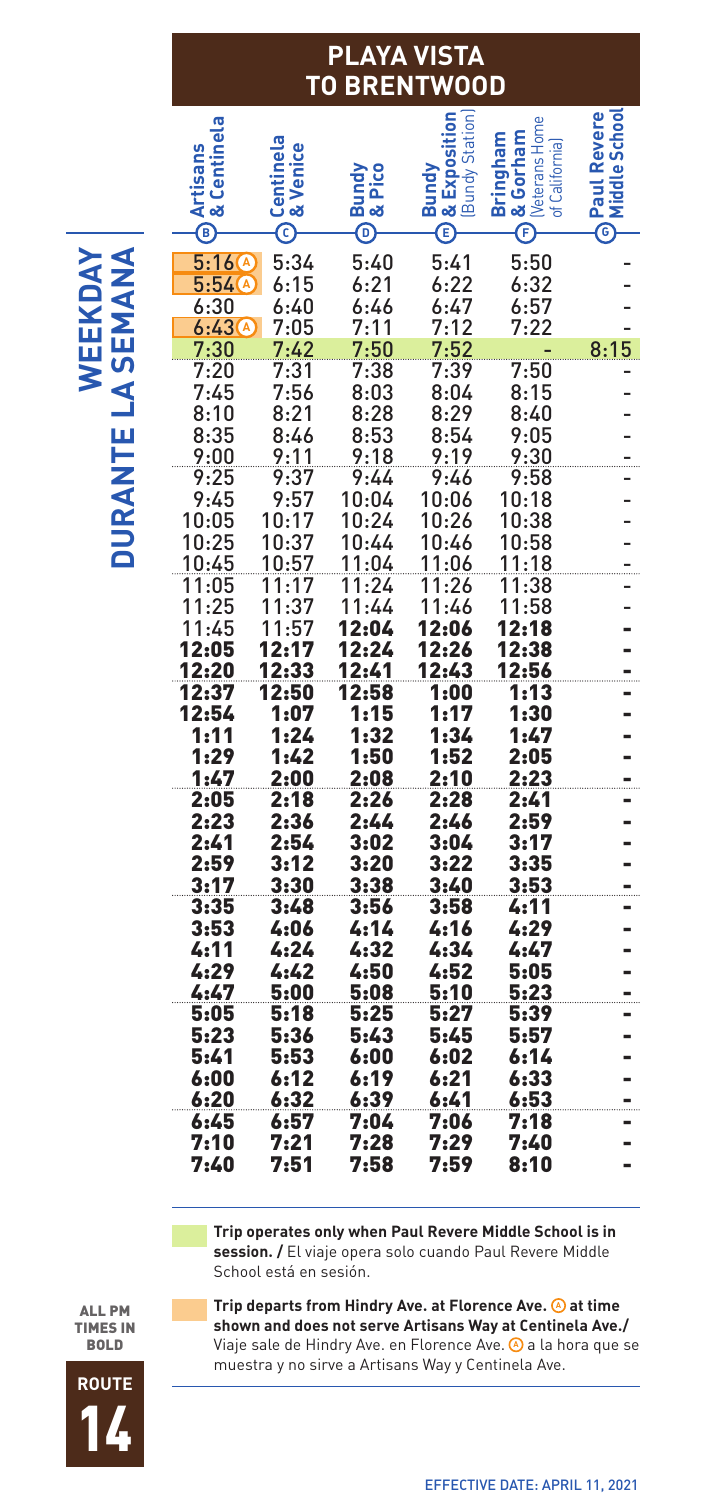| AYA VISTA<br>PI                                                   |                                                                     |                                                             |                                                  |                                                             |                                                           |
|-------------------------------------------------------------------|---------------------------------------------------------------------|-------------------------------------------------------------|--------------------------------------------------|-------------------------------------------------------------|-----------------------------------------------------------|
| <b>Middle School</b><br><b>Paul Revere</b><br>$\rm \tilde{\odot}$ | <b>Neterans Home</b><br>Bringham<br>& Gorham<br>of California)<br>F | Bundy<br>) & Exposition<br>Bundy Station)<br>Ξ              | <b>Bundy</b><br>& Pico<br>$\widehat{\mathbf{e}}$ | Centinela<br>& Venice<br>$\overline{\mathbb{C}}$            | & Centinela<br><b>Artisans</b><br>$\overline{C}$          |
|                                                                   | 6:00<br>6:45<br>7:10<br>7:35<br>8:00                                | 6:09<br>6:55<br>7:20<br>7:45<br>8:11                        | 6:10<br>6:57<br>7:22<br>7:47<br>8:13             | 6:15<br>7:03<br>7:28<br>7:53<br>8:19                        | 6:25<br>7:13<br>7:38<br>8:03<br>8:30                      |
|                                                                   | 8:25<br>8:50<br>9:15<br>9:40<br>10:05                               | 8:36<br>9:01<br>9:27<br>9:52<br>10:17<br>Then service every | 8:38<br>9:03<br>9:29<br>9:54<br>10:19            | 8:44<br>9:09<br>9:36<br>10:01<br>10:26<br>20 minutes until: | 8:55<br>9:20<br>9:48<br>10:13<br>10:38                    |
|                                                                   | 1:03<br>1:21<br>1:39<br>1:57<br>2:15                                | 1:16<br>1:34<br>1:52<br>2:10<br>2:28                        | 1:18<br>1:36<br>1:54<br>2:12<br>2:30             | 1:26<br>1:44<br>2:02<br>2:20<br>2:38                        | 1:39<br>1:57<br>2:15<br>2:33<br>2:51                      |
| -<br>2:45                                                         | 2:33<br>2:51<br>2:58<br>3:09<br>3:27<br>3:45                        | 2:46<br>3:04<br>3:11<br>3:22<br>3:40<br>3:58                | 2:48<br>3:06<br>3:13<br>3:24<br>3:42<br>4:00     | 2:56<br>3:14<br>3:21<br>3:32<br>3:50<br>4:08                | 3:09<br>3:27<br>3:36<br>3:45<br>4:03<br>4:21              |
|                                                                   | 4:03<br>4:21<br>4:39<br>4:57<br>5:15                                | 4:16<br>4:34<br>4:52<br>5:10<br>5:28                        | 4:18<br>4:36<br>4:54<br>5:12<br>5:30             | 4:26<br>4:44<br>5:02<br>5:20<br>5:38                        | 4:39<br>4:57<br>5:15<br>5:33<br>5:51                      |
|                                                                   | 5:33<br>5:51<br>6:09<br>6:27<br>6:45<br>7:02                        | 5:46<br>6:03<br>6:21<br>6:39<br>6:57                        | 5:48<br>6:05<br>6:23<br>6:41<br>6:59             | 5:56<br>6:12<br>6:30<br>6:48<br>7:06<br>7:23                | 6:09<br>6:40(4)<br>6:42<br>7:00<br>$7:34$ $\odot$<br>7:35 |
|                                                                   | 7:25<br>7:50<br>8:20                                                | 7:14<br>7:37<br>8:01<br>8:31                                | 7:16<br>7:39<br>8:02<br>8:32                     | 7:45<br>8:08<br>8:38                                        | <b>8:10</b> <sup></sup><br>8:17<br>8:47                   |

**BRENTWOOD TO**

# WEEKDAY DURANTE LA SEMANA **WEEKDAY DURANTE LA SEMANA**

 **Trip operates only when Paul Revere Middle School is in session. /** El viaje opera solo cuando Paul Revere Middle School está en sesión.

**Trip departs from Hindry Ave. at Florence Ave. 4 at time shown and does not serve Artisans Way at Centinela Ave./** Viaje sale de Hindry Ave. en Florence Ave.a la hora **A** mostrada y no sirve a Artisans Way y Centinela Ave.

ALL PM TIMES IN BOLD

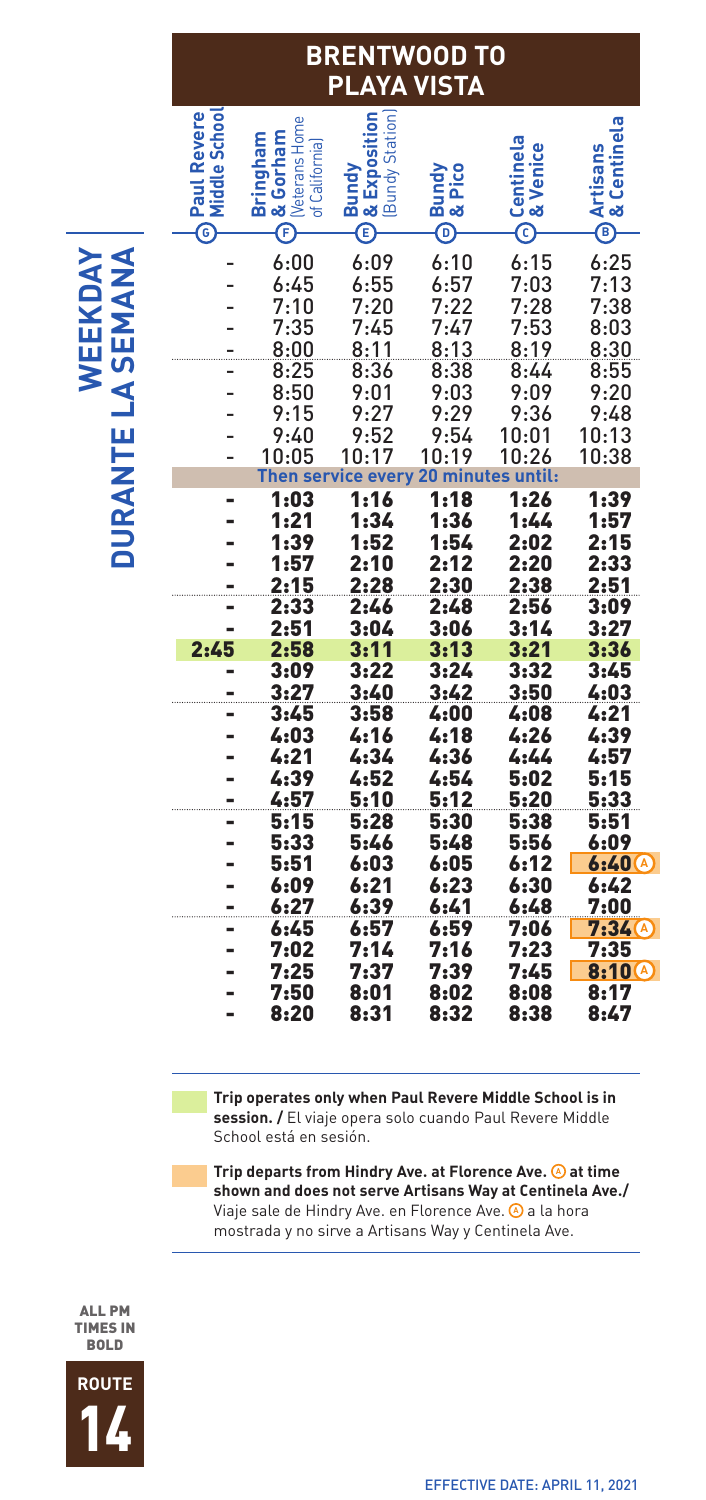#### **PLAYA VISTA TO BRENTWOOD**

**A** 5:54 6:15 6:21 6:22 6:32 **A Artisans**<br>& Centinela<br>- Centinela<br>- இது மாதி கால் கால் கால்<br>- இது கால் கார்டிரிக்கு<br>- இது கார்டிரிக்கி 6:30 6:40 6:46 6:47 6:57 6:43 7:05 7:11 7:12 7:22 7:20 7:31 7:38 7:39 7:50 7:45 7:56 8:03 8:04 8:15 8:10 8:21 8:28 8:29 8:40 8:35 8:46 8:53 8:54 9:05 9:00 9:11 9:18 9:19 9:30 9:25 9:37 9:44 9:46 9:58 9:45 9:57 10:04 10:06 10:18 10:05 10:17 10:24 10:26 10:38 10:25 10:37 10:44 10:46 10:58 10:45 10:57 11:04 11:06 11:18 11:05 11:17 11:24 11:26 11:38<br><u>11:25 11:37 11:44 11:46 11:58</u><br>11:45 11:57 **12:04 12:06 12:18** 11:25 11:37 11:44 11:46 11:58 11:45 11:57 12:04 12:06 12:18 12:05 12:17 12:24 12:26 12:38 12:20 12:33 12:41 12:43 12:56 12:37 12:50 12:58 1:00 1:13 12:54 1:07 1:15 1:17 1:11 1:24 1:32 1:34 1:47 1:29 1:42 1:50 1:52 2:05 2:10 2:05 2:18 2:26 2:28 2:41 2:23 2:36 2:44 2:46 2:59 2:41 2:54 3:02 3:04 3:17 ي 13:41 12:54 1 12:54 13:02 13:04 13:17<br>2:59 13:12 13:20 13:22 3:35<br>3:17 13:30 13:38 13:40 13:53 3:17 3:30 3:38 3:40 3:53 3:35 3:48 3:56 3:58 4:11 3:53 4:06 4:14 4:16 4:29 4:11 4:24 4:32 4:34 4:47 4:29 4:42 4:50 4:52 5:05 4:47 5:00 5:08 5:10 5:23 5:05 5:18 5:25 5:27 5:39 5:23 5:36 5:43 5:45 5:57 5:41 5:53 6:00 6:02 6:14 6:00 6:12 6:19 6:21 6:33 6:20 6:32 6:39 6:41 6:53 6:45 6:57 7:04 7:06 7:18 7:10 7:21 7:28 7:29 7:40 7:20 7:45 7:51 7:44 7:46 7:52 7:58 8:36 8:53 8:54 8:53 8:54 8:53 8:54 8:53 8:54 8:53 8:54 8:53 8:54 8:53 8:54 8:53 8:54 8:53 8:54 8:53 8:54 8:53 8:54 8:53 8:54 9:56 8:46 8:53 8:54 9:56 8:46 8:53 8:54 9:46 8:53 8:54 9:46 9:

Trip departs from Hindry Ave. at Florence Ave. @ at time **shown and does not serve Artisans Way at Centinela Ave./** Viaje sale de Hindry Ave. en Florence Ave.a la hora **A** mostrada y no sirve a Artisans Way y Centinela Ave.





**SATURDAY SÁBADO**

**JRDAY**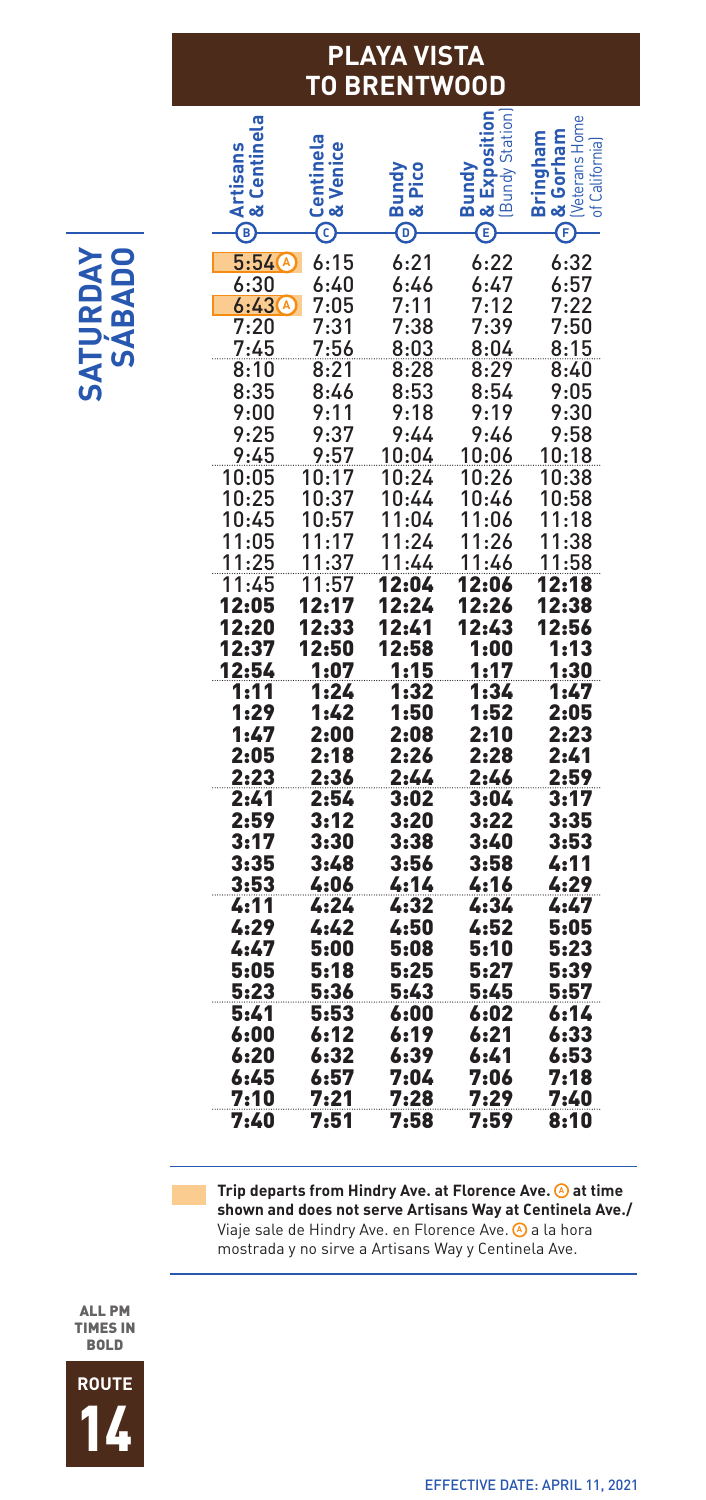#### **BRENTWOOD TO PLAYA VISTA**

| Weterans Home<br>of California)<br>ತ<br>Œ      | Station<br>Bundy<br>Bundy<br>öð<br>Ē                  | Pico<br>ᄝᆕ<br>⊚                                | & Venice<br>O                                     | nela<br>න්<br>®.                                      |
|------------------------------------------------|-------------------------------------------------------|------------------------------------------------|---------------------------------------------------|-------------------------------------------------------|
| 6:00<br>6:45<br>7:10<br>7:35<br>8:00           | 6:09<br>6:55<br>7:20<br>7:45<br>8:11                  | 6:10<br>6:57<br>7:22<br>7:47<br>8:13           | 6:15<br>7:03<br>7:28<br>7:53<br>8:19              | 6:25<br>7:13<br>7:38<br>8:03<br>8:30                  |
| 8:25<br>8:50<br>9:15<br>9:40<br>10:05<br>10:25 | 8:36<br>9:01<br>9:27<br>9:52<br>10:17<br>10:37        | 8:38<br>9:03<br>9:29<br>9:54<br>10:19<br>10:39 | 8:44<br>9:09<br>9:36<br>10:01<br>10:26<br>10:46   | 8:55<br>9:20<br>9:48<br>10:13<br>10:38<br>10:58       |
| 10:45<br>11:05<br>11:25<br>11:45<br>12:05      | 10:57<br>11:17<br>1<br>1:37<br><u> 11:58</u><br>12:18 | 10:59<br>11:19<br>1:39<br>1<br>12:00<br>12:20  | 1:06<br>1<br>11:26<br>1:46<br>1<br>12:08<br>12:28 | 1:18<br>1<br>1:38<br>1<br>1:58<br>1<br>12:21<br>12:41 |
| 12:25<br>12:45<br>1:03<br>1:21                 | 12:38<br>12:58<br>1:16<br>1:34                        | 12:40<br>1:00<br>1:18<br>1:36                  | 12:48<br>1:08<br>1:26<br>1:44                     | 1:01<br>1:21<br>1:39<br>1:57                          |
|                                                |                                                       |                                                |                                                   |                                                       |
| 1:39<br>1:57<br>2:15<br>2:33<br>2:51<br>3:09   | 1:52<br>2:10<br>2:28<br>2:46<br>3:04<br>3:22          | 1:54<br>2:12<br>2:30<br>2:48<br>3:06<br>3:24   | 2:02<br>2:20<br>2:38<br>2:56<br>3:14<br>3:32      | 2:15<br>2:33<br>2:51<br>3:09<br>3:27                  |
| 3:27<br>3:45<br>4:03<br>4:21<br>4:39           | 3:40<br>3:58<br>4:16<br>4:34<br>4:52                  | 3:42<br>4:00<br>4:18<br>4:36<br>4:54           | 3:50<br>4:08<br>4:26<br>4:44<br>5:02              | 3:45<br>4:03<br>4:21<br>4:39<br>4:57<br>5:15          |
| 4:57<br>5:15<br>5:33<br>5:51<br>6:09<br>6:27   | 5:10<br>5:28<br>5:46<br>6:03<br>6:21<br>6:39          | 5:12<br>5:30<br>5:48<br>6:05<br>6:23<br>6:41   | 5:20<br>5:38<br>5:56<br>6:12<br>6:30<br>6:48      | 5:33<br>5:51<br>6:09<br>6:40(A)<br>6:42<br>7:00       |

Trip ends at Hindry Ave. at Florence Ave. 4 at time shown **and does not serve Artisans Way at Centinela Ave./**Viaje termina en Hindry Ave. y Florence Ave. @ a la hora mostrada y no sirve a Artisans Way y Centinela Ave.

ALL PM TIMES IN BOLD

**SATURDAY SÁBADO**



EFFECTIVE DATE: APRIL 11, 2021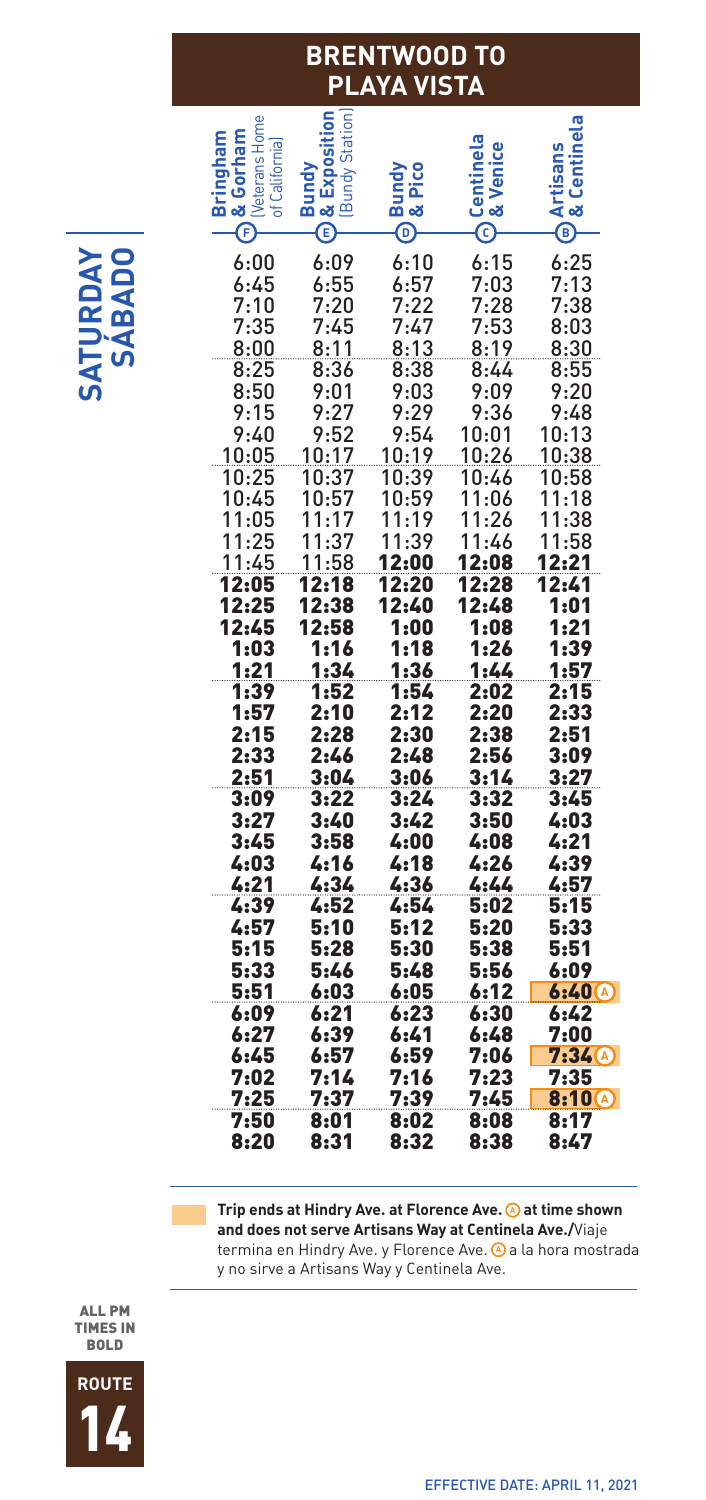### **PLAYA VISTA TO BRENTWOOD**

| Centinela<br>Artisans<br>& Centine<br>$^\copyright$ | <b>Centinela</b><br>& Venice<br>$_{\mathord{\odot}}$ | <b>Bundy</b><br>& Pico<br>$^\copyright$   | & Exposition<br>Station<br>Bundy<br>Bundy<br>$\hat{\mathbf{e}}$ | <b>Neterans Home</b><br>& Gorham<br><b>Bringham</b><br>of California)<br>Œ |
|-----------------------------------------------------|------------------------------------------------------|-------------------------------------------|-----------------------------------------------------------------|----------------------------------------------------------------------------|
| 5:56<br>Α<br>$6:44$ $A$<br>7:20<br>7:40<br>8:05     | 6:15<br>7:05<br>7:30<br>7:50<br>8:16                 | 6:21<br>7:11<br>7:36<br>7:56<br>8:23      | 6:22<br>7:12<br>7:37<br>7:57<br>8:24                            | 6:32<br>7:22<br>7:47<br>8:07                                               |
| 8:30<br>8:55<br>9:20<br>9:45<br>10:13               | 8:41<br>9:06<br>9:31<br>9:57<br>10:25                | 8:48<br>9:13<br>9:38<br>10:04<br>10:32    | 8:49<br>9:14<br>9:39<br>10:06<br>10:34                          | 8:35<br>9:00<br>9:25<br>9:50<br>10:18<br><u> 10:46</u>                     |
| 10:41<br>11:09<br>11:37<br>12:05<br>12:35           | 10:53<br>1:21<br>1<br>1:49<br>1<br>12:17<br>12:48    | 11:00<br>11:28<br>11:56<br>12:24<br>12:56 | 11:02<br>1:30<br>1<br>11:58<br>12:26<br>12:58                   | 11:14<br>11:42<br>12:10<br>12:38<br>1:11                                   |
| 1:05<br>1:35<br>2:05<br>2:35<br>3:05                | 1:18<br>1:48<br>2:18<br>2:48<br>3:18                 | 1:26<br>1:56<br>2:26<br>2:56<br>3:26      | 1:28<br>1:58<br>2:28<br>2:58<br>3:28                            | 1:41<br>2:11<br>2:41<br>3:11<br>3:41                                       |
| 3:35<br>4:05<br>4:35<br>5:05<br>5:35                | 3:48<br>4:18<br>4:48<br>5:18<br>5:46                 | 3:56<br>4:26<br>4:55<br>5:25<br>5:53      | 3:58<br>4:28<br>4:57<br>5:27<br>5:55                            | 4:11<br>4:41<br>5:09<br>5:39<br>6:07                                       |
| 6:03<br>6:31<br>6:58<br>7:23                        | 6:14<br>6:42<br>7:09<br>7:33                         | 6:21<br>6:49<br>7:16<br>7:39              | 6:23<br>6:51<br>7:18<br>7:41                                    | 6:35<br>7:03<br>7:30<br>7:51                                               |

Trip departs from Hindry Ave. at Florence Ave. @ at time **shown and does not serve Artisans Way at Centinela Ave./** Viaje sale de Hindry Ave. en Florence Ave.a la hora **A** mostrada y no sirve a Artisans Way y Centinela Ave.

#### Good Bus Karma

**Keep it clean: Respect those who** will ride after you.

**SUNDAY GO DOMINGO**

ALL PM TIMES IN BOLD



EFFECTIVE DATE: APRIL 11, 2021